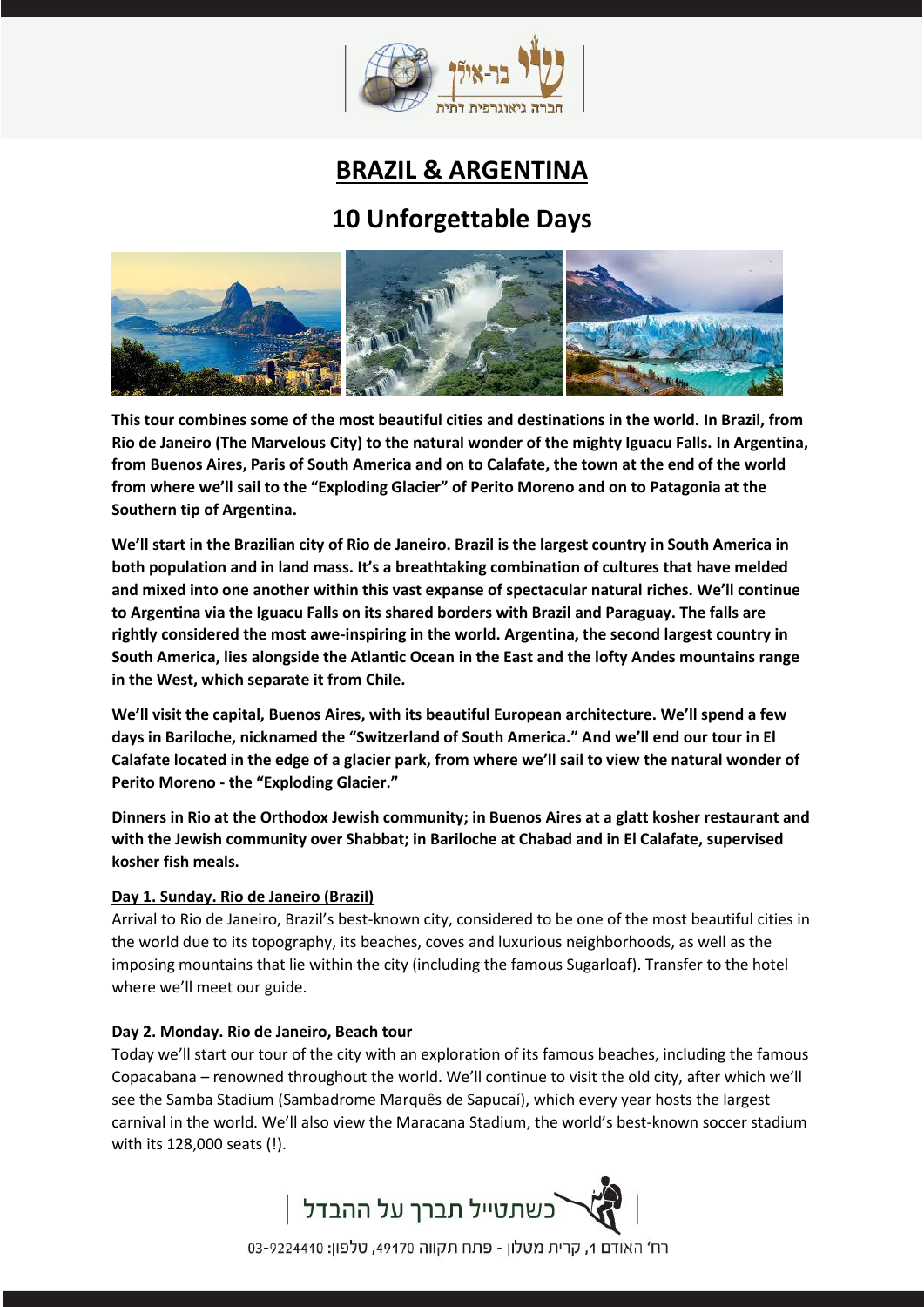

#### **Day 3. Tuesday. Rio de Janeiro, Mount Corcovado, Tijuca Rain Forest**

Today, we'll enjoy a jeep tour to the unusual reserve on Mount Corcovado for a spectacular panoramic view over the city. The sight from up there is remarkable in its beauty and explains why Rio is such a special city. We'll continue to the Tijuca Rain Forest, the worlds largest urban rain forest which is located in the heart of the city. The forest is home to thousands of plant species and animals which exist only in Atlantic rain forests. The forest is full of delightful niches with flowing waterfalls. We'll end the day at with tour of the Favelas of Rio, the shanty towns that almost surround the city (dependent upon receiving permits from the city authorities).

#### **Day 4. Wednesday. Iguacu Falls, the Brazilian side**

After breakfast we'll head to the airport for our flight to Iguacu Falls Nature Reserve, one of the largest in the world. The falls are located on the border between Brazil, Argentina and Paraguay. Upon landing we'll make our way directly to the Brazilian side of the falls. We'll be presented with the most amazing panorama of multiple waterfalls gushing over cataracts as far as the eye can see. In the evening we'll recommend going out to a folklore show.

#### **Day 5. Thursday. Iguazu Falls, the Argentinian side – Buenos Aires**

Today we'll cross the border to visit the Argentinian side of the falls. The visit on this side enables us to get very close to the cascading falls. Once we've seen both sides, we'll take a vote as to which side is better. After our visit we'll transfer to the airport for our flight to Buenos Aires.

### **Day 6. Friday. Buenos Aires, the Paris of South America**

Today we will visit in this city of more than 10 million residents. We'll admire the wide boulevards decorated with trees and flowers, the magnificent squares with the presidential palace, the congress palace, the impressive synagogue, the opera building, the Law Courts, the football stadium and of course the Jewish quarter where many families live, along with Jewish schools and dozens of synagogues. We will hold a Yizkor ceremony at the site of the bombed Israeli Embassy, from where we'll continue to the district of Palermo, with its beautiful homes. We will visit the picturesque "La Boca" neighborhood of Italian immigrants and the magnificent "Riccoleto" cemetery. Finally, we'll enjoy some time at the famous "Florida" pedestrian mall – and the giant "Pacifico Gallery". We'll return to the hotel to prepare for Shabbat.

#### **Day 7. Shabbat. Buenos Aires**

After Shabbat services, kiddush and lunch, we'll take a walking tour in the area around out hotel. After Shabbat, we recommend the world famous Argentine "Tango Show".

#### **Day 8. Sunday. Buenos Aires – Bariloche, "Diamond of the Andes**

This morning we fly to Bariloche or its official name San Carlos de Bariloche, the "Chocolate City" with its magical Andean landscapes. Bariloche is a mountain resort located in the Nahuel Huapi National Nature Reserve, with its amazing views, snow-capped mountains, lakes and chocolate centers, make this place attractive to over a million tourists a year. It is the leading ski resort in Argentina and is considered the informal capital of the Argentine Lakes region. The city and its surroundings are filled with countless stunning lakes surrounded by snowy peaks and lush forests. Upon landing we will embark on what is known as the short circuit, Circuito Chico. We will take a cable car to Campanario, located at 2500 meters above sea level and take in the panoramic view. We will hike in the Llao Llao (pronounced Yao Yao) Forest, located on the edge of the great Nahuel Huapi Lake.



רח' האודם 1, קרית מטלון - פתח תקווה 49170, טלפון: 9224410-03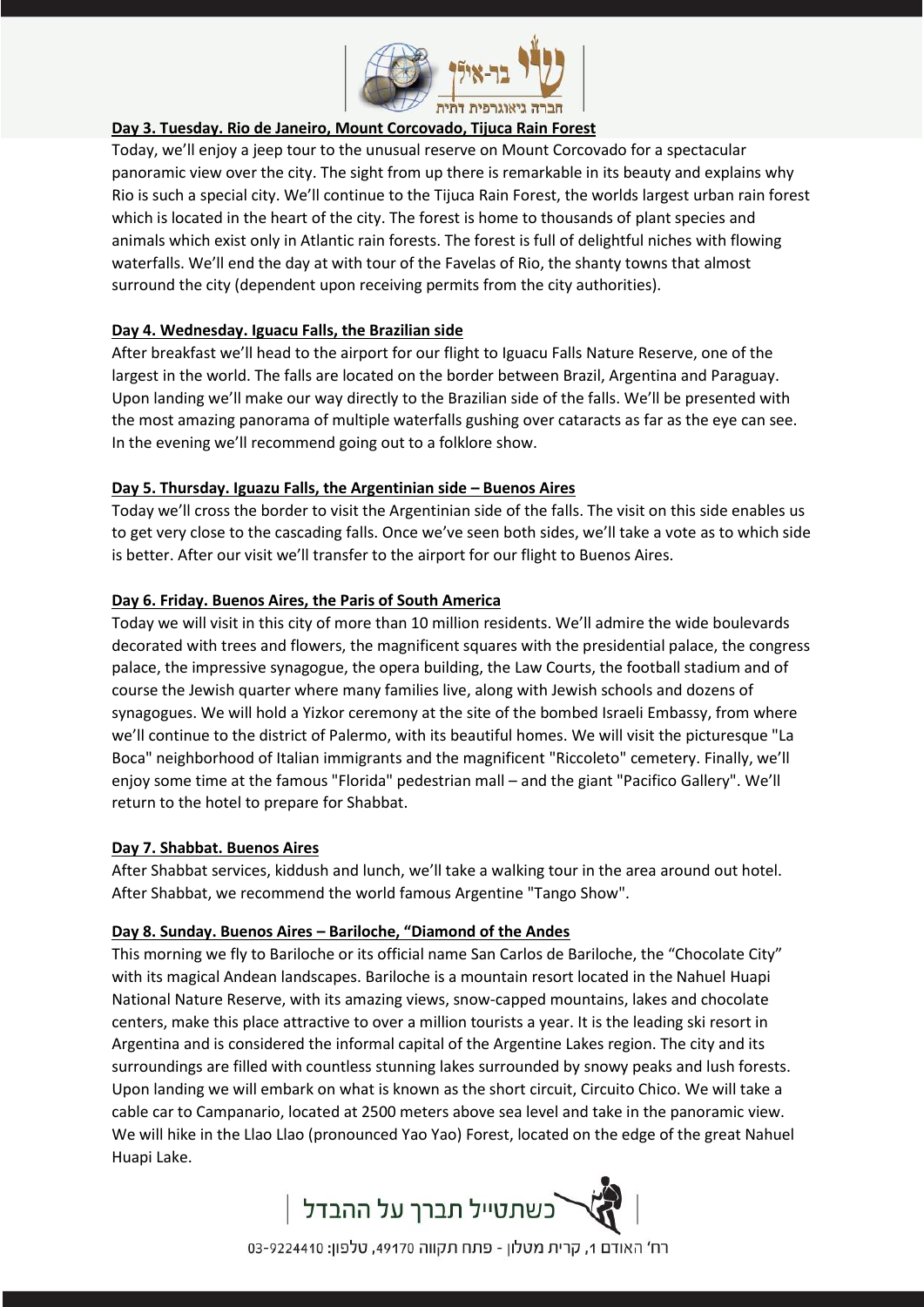

### **Day 9. Monday. Calafate, the border of Tierra del Fuego, "Land of Fire, & Perito Moreno Glacier**

Today we will fly to the Pampas in Patagonia. We'll land in the town of Calafate, located on the banks of Lake Argentina, bordered by the "land of fire". It is considered to be the "cultural end of the world" in the southern hemisphere. After landing, we will tour the area of Lake Argentina, to visit the "exploding glacier" "Perito Moreno" which rises 70 m above the lake. It's 5 km wide! Often, huge blocks of ice break off the glacier and fall into the lake. We'll stroll through the various scenic views and learn about this world wonder that attracts visitors from all over the world. Every now and again, as the ice breaks off the glacier, it causes a massive thunderous explosion, lending the name "exploding glacier" to Perito Moreno.

#### **Day 10. Tuesday. Calafate - Home Gateway**

Our tour comes to an end after breakfast. We'll gather our belongings and transfer to the air port for our flights to our home gateways.

## **Dates, Prices and Important Information**

| <b>Tour Code</b> | <b>Departs</b> | <b>Returns</b> | <b>Duration</b> | <b>Price</b> | <b>Single</b><br>Supplement\$0 |
|------------------|----------------|----------------|-----------------|--------------|--------------------------------|
| <b>EBRA 2301</b> | JAN 23, 2022   | FEB 01, 2022   | 10 DAYS         | \$4780       | \$1950                         |
| <b>EBRA 2512</b> | DEC 25, 2022   | JAN 03, 2023   | 10 DAYS         | \$4780       | \$1950                         |

#### **The price of the trip includes**

- $\checkmark$  Domestic flight
- $\checkmark$  Good tourist-class and/or first-class hotel accommodation
- $\checkmark$  Half board: Kosher breakfast + ingredients for sandwiches for lunch and a kosher hot dinner.
- $\checkmark$  A comfortable air-conditioned tourist bus
- $\checkmark$  Tours according to the itinerary
- $\checkmark$  English-speaking local guide
- $\checkmark$  Tips for service providers abroad
- $\checkmark$  Entrance fees for the various sites appearing on the tour plan
- $\checkmark$  English speaking guide from the Shai Bar Ilan team

#### **The price does not include**

- o International return flights
- $\circ$  Tip for the Israeli tour guide (accepted \$5 per person per day trip)
- o Shows not included in the program
- o Expenses of a personal nature
- o Travel, health and luggage insurance
- o Anything not specified in the "Price includes"

#### **Important Remark**

- There may be changes in the itinerary due to changes in internal flight times and other objective reasons.
- In the event of a change, cancellation or malfunction related to flights, sailing or other method of transportation, the airline or transporting company alone shall be responsible.



רח' האודם 1, קרית מטלון - פתח תקווה 49170, טלפון: 9224410-03